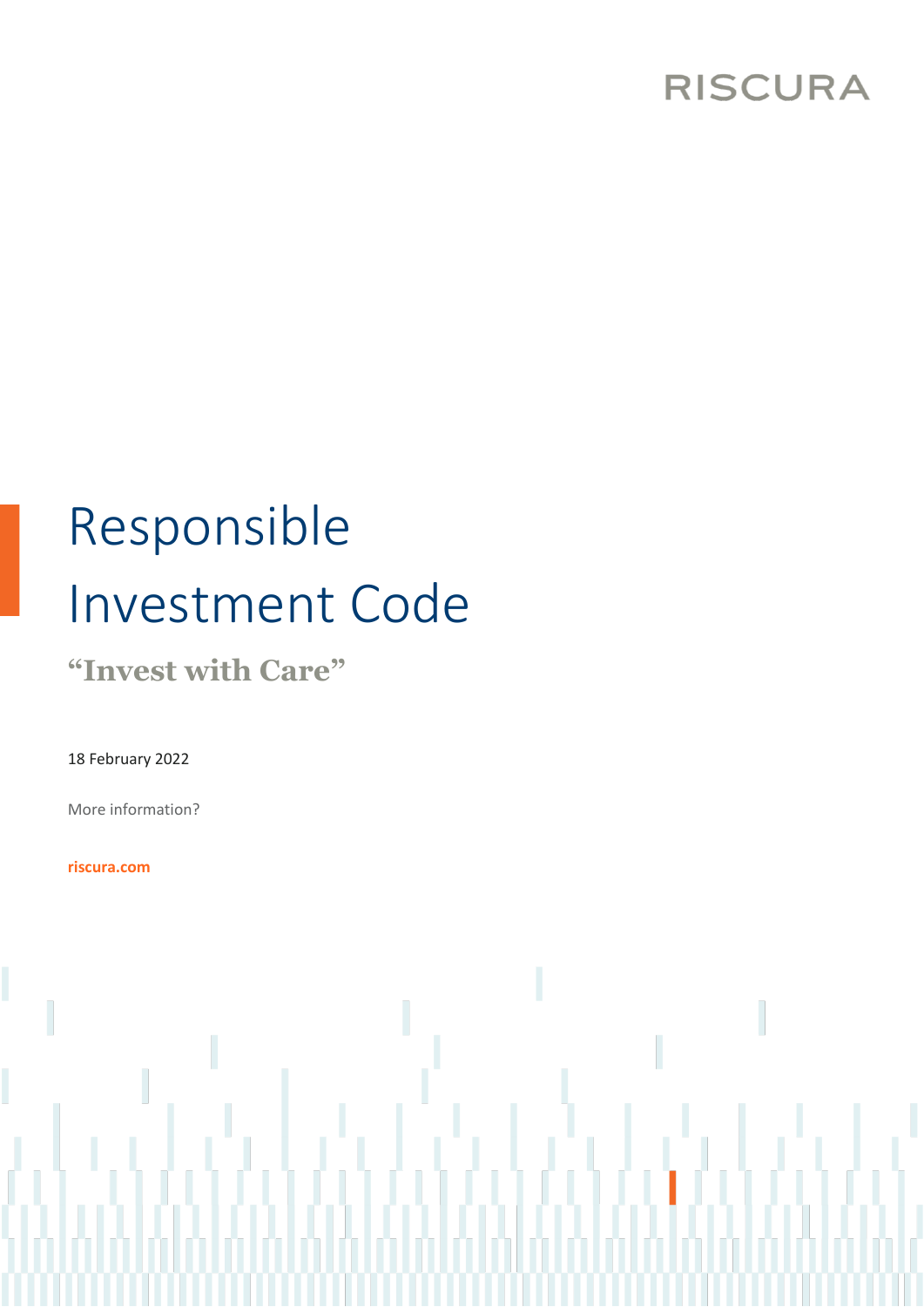## **Defining Responsible Investment**

RisCura defines Responsible Investment as strategies and practices to ensure that client capital is invested responsibly and in the best interests of stakeholders and beneficiaries. There is a growing realisation in the global investment industry of the importance of investing responsibly. Specifically, there is increasing recognition that for the allocation, management and oversight of capital to create long-term value for clients and beneficiaries, it must do so in a way that leads to sustainable benefits for the economy, environment and society.

### **RisCura's commitment to Responsible Investment**

Given RisCura's "Invest with Care" brand promise, we clearly recognise our role as an important part of the chain in the allocation of long-term capital. We understand that our decisions and actions have a long-lasting impact on our stakeholders, the regions we operate in, and our planet. We believe that wealth creation should not be at the expense of broader societal goals; it should consider the downstream impacts across the stakeholder spectrum. Thus, our vision to create and sustain longterm value for stakeholders cannot be achieved without recognising our duty to uphold good governance practices, integrate ESG considerations within our processes, generate meaningful longterm impact, and to be responsible stewards of capital.

RisCura has demonstrated its commitment to Responsible Investment since it was founded in 1999. RisCura has been a member of the UN Principles for Responsible Investment since 2009 and has worked to uphold and further the principles across all regions it operates in.

RisCura is committed to the vision and principles of the United Nations Sustainable Development Goals (SDGs). We are constantly seeking opportunities within the business to incorporate sustainable processes and solutions for the betterment of clients, employees, and society as a whole. We actively participate in local Responsible Investment initiatives in all jurisdictions we operate in and seek to incorporate relevant practices into all we do.

## **RisCura's Responsible Investment philosophy**

Our Responsible Investment philosophy is built on four core tenets: good governance, active ownership, ESG integration and material impact to create sustained value for clients and other stakeholders through the services we provide, and as responsible stewards of capital.

We maintain that a sustainable business is one that is conscious of the need to build a trusted brand through long-term relationships that demonstrate a deep and holistic understanding of ESG-related matters.

At RisCura, we strive to foster a culture that promotes the four core tenets of our Responsible Investment philosophy:

- 1. Leadership, action, and collaboration facilitate good governance and industry adoption of Responsible Investing best practice.
	- In recognising our fiduciary duty, RisCura believes that good governance is a cornerstone of being a responsible investor. To be a leader in this field, we should adhere to best practice at all times.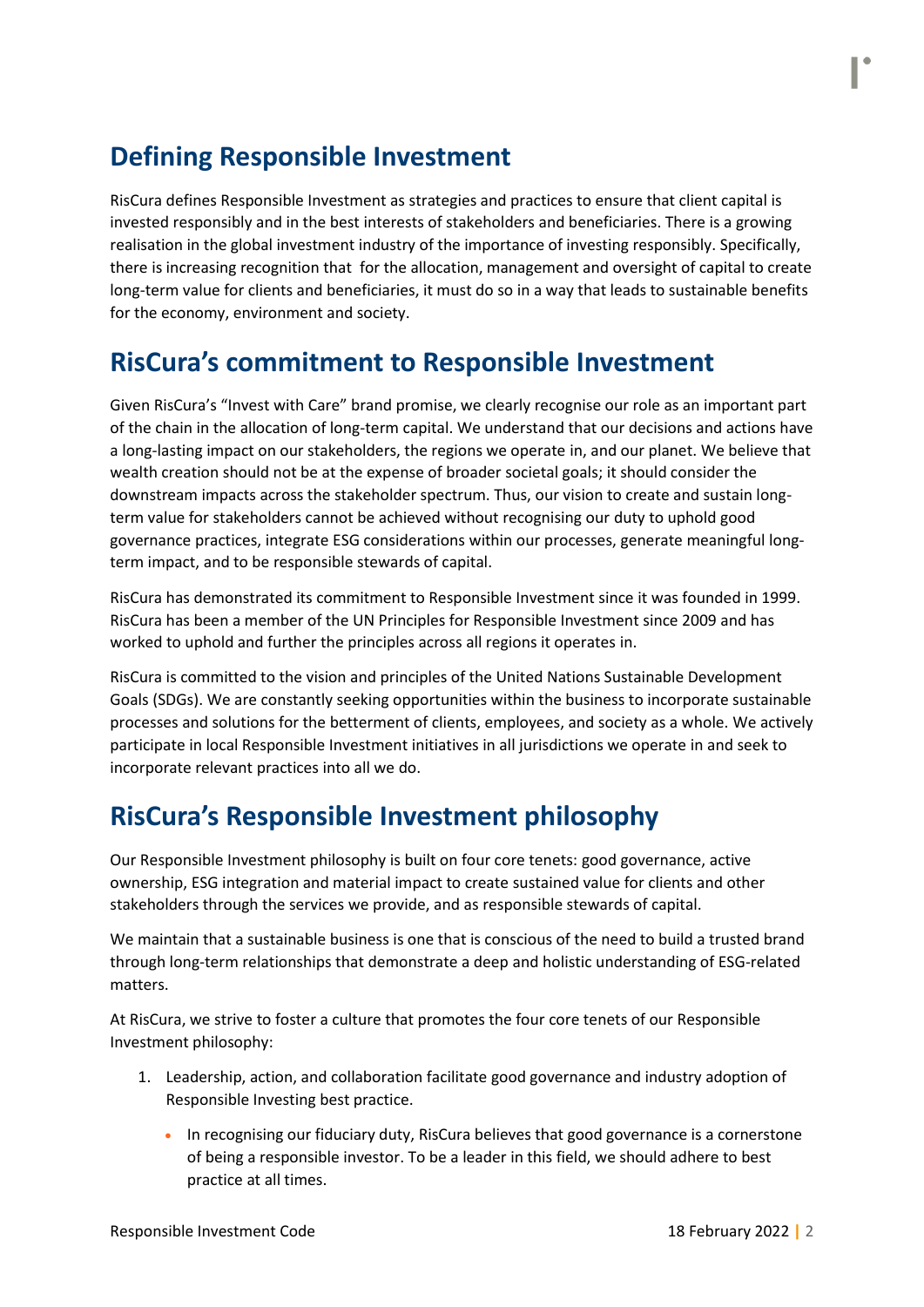- RisCura values transparency as being fundamental to a culture we have built on trust and goodwill. RisCura recognises that conflicts of interest may arise in the course of doing business. We believe that the active management of potential conflicts of interest is essential for maintaining transparency.
- At RisCura, we consider Responsible Investment to be a holistic and thematic endeavour. We collaborate across our different operations and strive to implement Responsible Investment themes and outcomes across the business and the broader financial services industry.
- RisCura believes that industry engagement and collaboration play a vital role in the proliferation of awareness and broader understanding of the Responsible Investment landscape, associated ESG-related risks, as well as opportunities.
- 2. Active ownership fosters good corporate behaviour.
	- RisCura favours engagement over exclusion. We believe that real change, and ultimately benefits to society, can only come from active engagement with asset managers and in turn with companies, which facilitates positive changes in their corporate behaviour. An approach based on avoidance and exclusion allows other actors to assume positions of influence with those companies. These actors may be less motivated to work for positive change.
	- RisCura believes that to effectively execute our duties with respect to clients and other stakeholders alike, we must be prudent and proportional in our stewardship activities.
	- RisCura recognises the importance of building dialogue with investment managers on active ownership practices to facilitate the proliferation of good corporate behaviour. The ultimate goals of this are to reduce risks, maximise returns, and drive positive outcomes across the broader stakeholder spectrum.
- 3. ESG integration is an intrinsic part of being a Responsible Investor.
	- Responsible Investment extends beyond adherence to a list of rigid criteria. It involves the consideration of all issues related to the sustainability of long-term value creation for clients and other stakeholders alike.
	- RisCura understands that Responsible Investment is a dynamic endeavour. The ESG landscape is continuously evolving and requires ongoing assessment and revision.
	- RisCura recognises that a "one-size-fits-all" approach is often too simplistic. We thus understand that ESG-related issues should be considered on a case-by-case basis to ensure that Responsible Investment practices are conducted with the aim of gaining a deeper understanding of material issues and associated risks, as and when they arise.
- 4. Investing for impact promotes positive material outcomes within the real economy.
	- Through its impact investing initiatives, RisCura views value creation not only as the process of generating financial returns, but also as that of driving systemic change for the benefit of all stakeholders.
	- RisCura recognises the importance of generating positive impact through evidence-based investments that generate social and environmental benefits alongside financial returns.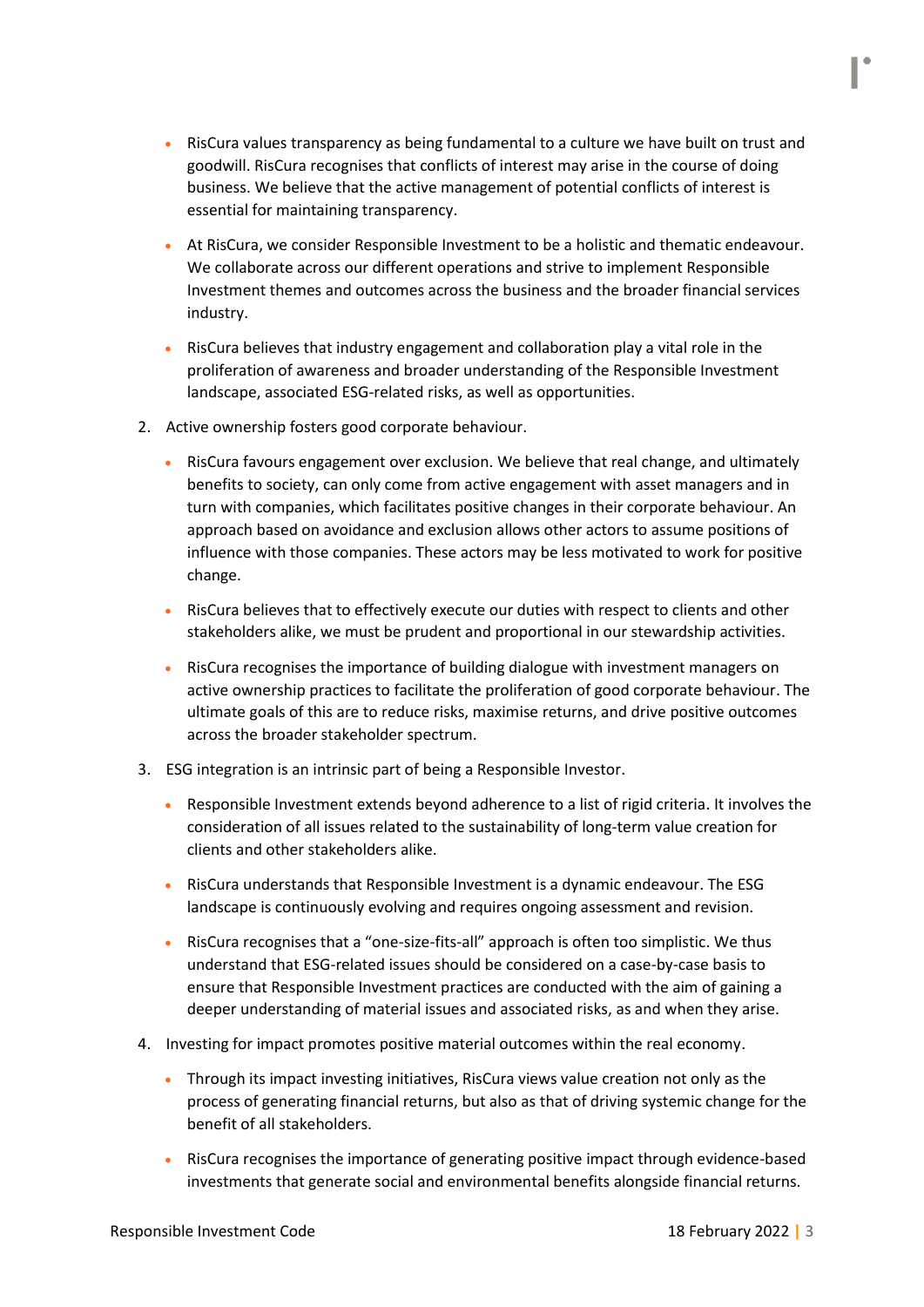## **Implementation of Responsible Investment practices**

Responsible Investment at RisCura is actuated through four principal practices:

#### **Action 1: Lead and collaborate on Responsible Investment practices, both internally and externally, and enact sound governance to ensure transparent measurement and reporting.**

*We will ensure that the appropriate governance frameworks are in place to enable effective oversight and accountability with respect to our Responsible Investment practices. We will be transparent regarding our Responsible Investment policies and strive to accurately measure and report on all related practices, while proactively promoting sound governance internally. Where appropriate, we will consider collaborative approaches to promote acceptance and implementation of Responsible Investment codes and standards applicable to institutional investors.*

Internally, RisCura enacts sound governance and ensures transparency through the following:

• The Responsible Investment Committee (RIC) is the custodian of RisCura's Responsible Investment framework. It consists of representatives from multiple business divisions and interacts with all business units across the various regions RisCura operates in. The RIC has a Terms of Reference (ToR), which guides its operation, and is a standalone committee accountable to the group Board of Directors.

From an external perspective, RisCura engages on policy where it is deemed appropriate and transparent. Most of our public engagement practices are coordinated through the various collaborative groups and associations that we are members of or advise from time to time. These include the PRI, and CFA Society, among others. We work closely with various stakeholders and participate in relevant industry initiatives to promote the continued improvement of the functioning and sustainability of financial markets in the jurisdictions we operate in.

Notwithstanding the disclosures required in accordance with various client requirements, RisCura's Responsible Investment Code and Conflict of Interest Management Policy are made publicly available to provide stakeholders with information and insight on:

- The philosophy around, and extent to which, we consider being a responsible investor.
- The manner in which we identify, prevent and manage conflicts of interest.

#### **Action 2: Activate ownership responsibilities and support client stewardship.**

#### *RisCura encourages the investment managers we work with to be active owners of capital on behalf of our clients and embrace the incorporation of ESG issues into their investment practices.*

RisCura supports client stewardship, and values client views and feedback that allow for the incorporation of more robust ESG practices, processes, products and services.

RisCura does not invest directly in companies, but allocates to (or recommends that clients allocate to) asset managers who are selected through a rigorous process and combined into portfolios that are tailored to client requirements. Thus, the fiduciary responsibility of proxy voting is delegated to those asset managers who are appointed and expected to vote, or otherwise engage, on a case-bycase basis, on all material issues. We firmly believe that these asset managers are best equipped to assess ESG factors in the companies they invest in, identify both risks and opportunities, and make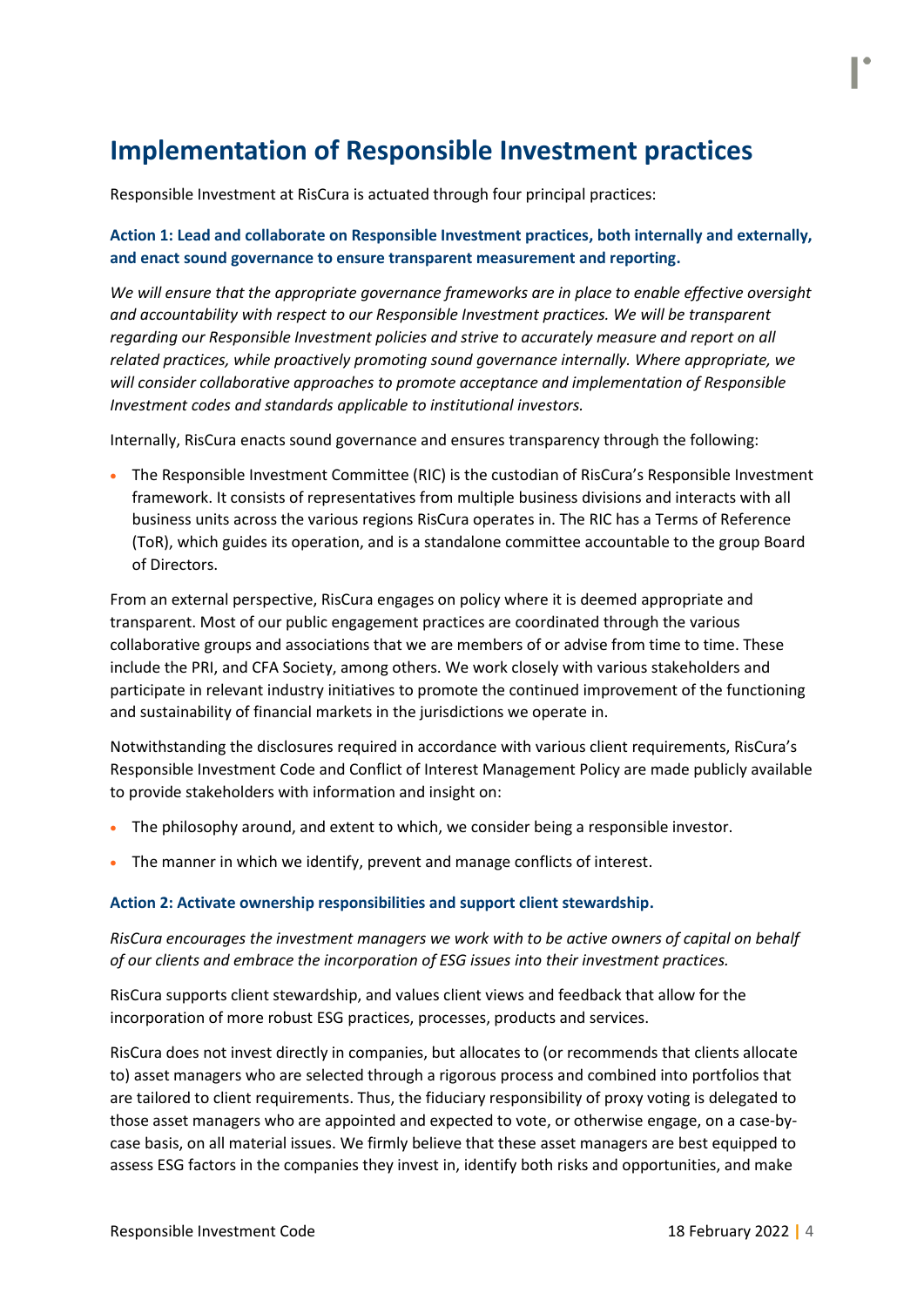informed decisions on proxy voting and engagement for the ultimate benefit of clients. RisCura conducts ongoing monitoring and engagement with incumbent managers, where applicable, to ensure that they are acting for the ultimate benefit of clients and other stakeholders with respect to undertaking proxy voting and engagement activities.

#### **Action 3: Drive the integration of Environmental Social and Governance (ESG) factors into investment processes.**

#### *RisCura drives the incorporation of ESG factors into investment analysis and decision-making processes throughout the investment value chain.*

RisCura considers the influence of ESG factors to be fundamental to understanding long-term business performance and value creation. The RIC is the primary body for conducting ESG-related research and discussing the real-world application of the findings in improving RisCura's practices across the various business units. We continue to build on our understanding of the materiality of, and risks inherent in, various ESG factors and the implication for the investment value chain.

Within the investment industry, RisCura interfaces most with institutional investors and asset managers. For our institutional clients, we implement Action 3 through, *inter alia*:

- Consulting on how to integrate ESG factors into institutional investment practices.
- Drafting or redrafting existing investment policy statements to include ESG matters into investment processes.
- Training and upskilling fiduciaries on the relevance of ESG factors to holistic investment outcomes for beneficiaries.

When interfacing with investment managers, RisCura implements Action 3 by, *inter alia*:

- Conducting regular due diligence checks on both incumbent and non-incumbent managers with respect to their responsible investment practices.
- Detailed assessments of the incorporation of ESG factors in investment processes.
- Holding managers accountable to their engagement and proxy voting policies.
- Scoring managers internally on the quality of their responsible investment practices.
- Incorporating the ESG rating into determining a final investment assessment on any investment product.

#### **Action 4: Contribute positively to the real economy, society and the environment through the implementation of specific impact investing initiatives and products.**

*RisCura ensures that positive, material contributions are made to society and the environment to achieve the Sustainable Development Goals (SDGs) through its impact investing initiatives.*

In addition to delivering financial returns to clients, RisCura recognises its role in delivering developmental benefits to society. To achieve this, RisCura has launched a number of initiatives to contribute to the fulfilment of the SDGs with the intention of generating meaningful impact over the long-term.